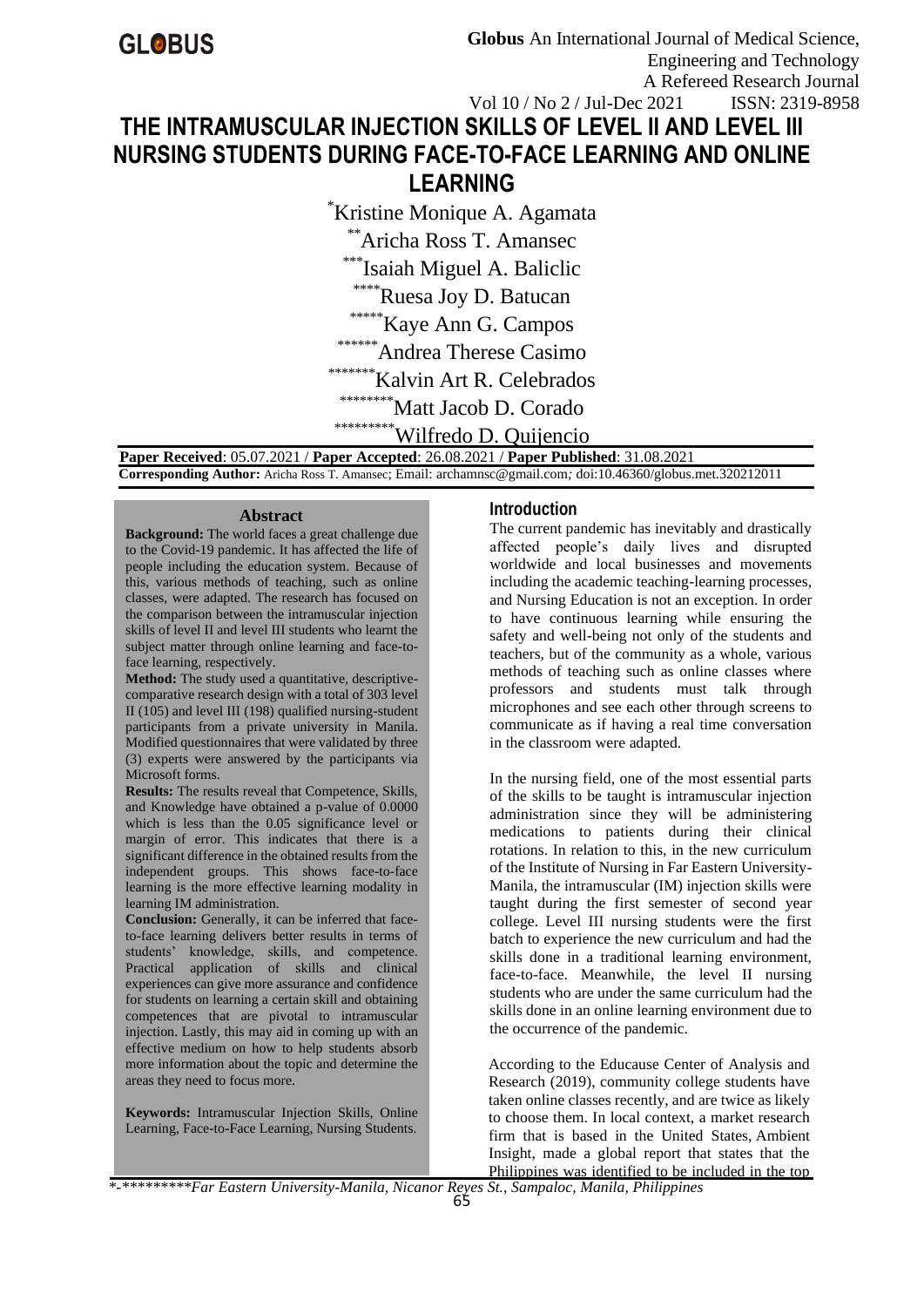ten countries globally when it comes to the fast improvement and growth related to online learning revenues in the coming years. According to Oellermann, (2014), with Online learning, students have online access to the materials 24 hours and can access them with the use of hyperlinks. This results in a fair reduction of time used during lectures and it also increases the chances to collaborate in achieving a constructive learning. In contradiction, according to Caroline (2020), face-to-face learning has an edge over online learning because the main source of information is the professor. This kind of setting allows students to raise questions directly to the instructor, and have the whole class discuss it. With this being said, the diversity among the students helps instil confidence among each other by group presentations and speeches. Both online and face-to-face learning have been studied to be effective by different sources with different situations. In this study, learning Intramuscular injection administration using both methods is deemed to be the main subject.

Cafasso (2019) has given IM injection a definition of drug administration technique allowing medications to be imparted in the muscles, and absorbed in the bloodstream quickly. Medications administered through intramuscular are put in vascular tissues for faster absorption in the bloodstream.

The theoretical framework developed by Parker, D. & Gemino, A. C. in 2000 which was based on Mayer's Learning Model was used as one of the main theoretical backbones of this study where the main components are the Materials to be Learned, Presentation Method and Learner Characteristics. These main components then branch out together resulting in a Learning process, then Learning Outcome, and lastly, Learning Performance.

The study sought to answer which learning modality is more effective in studying intramuscular skills of nursing students in Far Eastern University-Manila by comparing two learning methods which are faceto-face learning method and online learning method. In this study, the researchers propose to determine the knowledge, skills, and competence of the level II and level III nursing students in terms of intramuscular injection. Specifically, it sought to answer and address the following objectives: 1. To determine the demographic profile of the respondents in terms of year level; 2. To assess Intramuscular injection skill of Level II nursing students in terms of: a. Knowledge, b. Skill and c. Competence; 3. To assess the intramuscular injection skill of Level III nursing students in terms of: a. Knowledge, b. Skill and c. Competence; 4. To determine if there's a significant difference in the

result of the data when grouped according to Level II and Level III.

Primarily, this study helps health care providers, nursing students, and clinical instructors integrate the efficiency of both online learning and face-toface learning which serves as an avenue in improving their knowledge, skills, and competence, essential in administering clinical injections. This determines which of the two learning modalities; face-to-face and online learning, is more effective in performing intramuscular procedures. This research suggested how competent, knowledgeable, comfortable, and confident students are, in which the skills of delivering care to patients is taught differently. Thus, the study encourages nursing administrations to develop methods to strengthen the student's knowledge, skills and competence in intramuscular injection so that they can improve and expand their capabilities. Moreover, data present in this study enables nursing professionals in terms of the development of possible online learning initiatives and programs to enhance their capabilities which are essential in the nursing services and community-based nursing care.

The researchers hypothesized that there is no significant difference in the assessed result of the IM knowledge, skills and competence of the respondents when grouped according to Level II and Level III.

# **Methods**

The respondents who are Level 2 and Level 3 Nursing students were screened through using inclusion criteria, to wit: Level II respondents should be (a) enrolled during the second semester of Academic Year 2020-2021 in the Far Eastern University-Manila; (b) under the Mixed Online Learning (MOL); (c) regular nursing students; and (d) agrees to participate in the study. Level III respondents should be (a) enrolled during the second semester of Academic Year 2020-2021 in the Far Eastern University-Manila; (b) under the Mixed Online Learning (MOL) and Asynchronous Online Learning (AOL); (c) regular nursing students; and (d) agreed to participate in the study. Moreover, the research locale was in Far Eastern University- Manila; however, the researchers were able to gather data regarding the knowledge, competence, and skills in intramuscular injection of the two groups by the means of answering the online survey questionnaire. A total of three (3) questionnaires were used in this study to measure the students' skills, knowledge, and competence when it comes to their intramuscular injection skills; said questionnaires were validated by experts and had undergone pilot testing.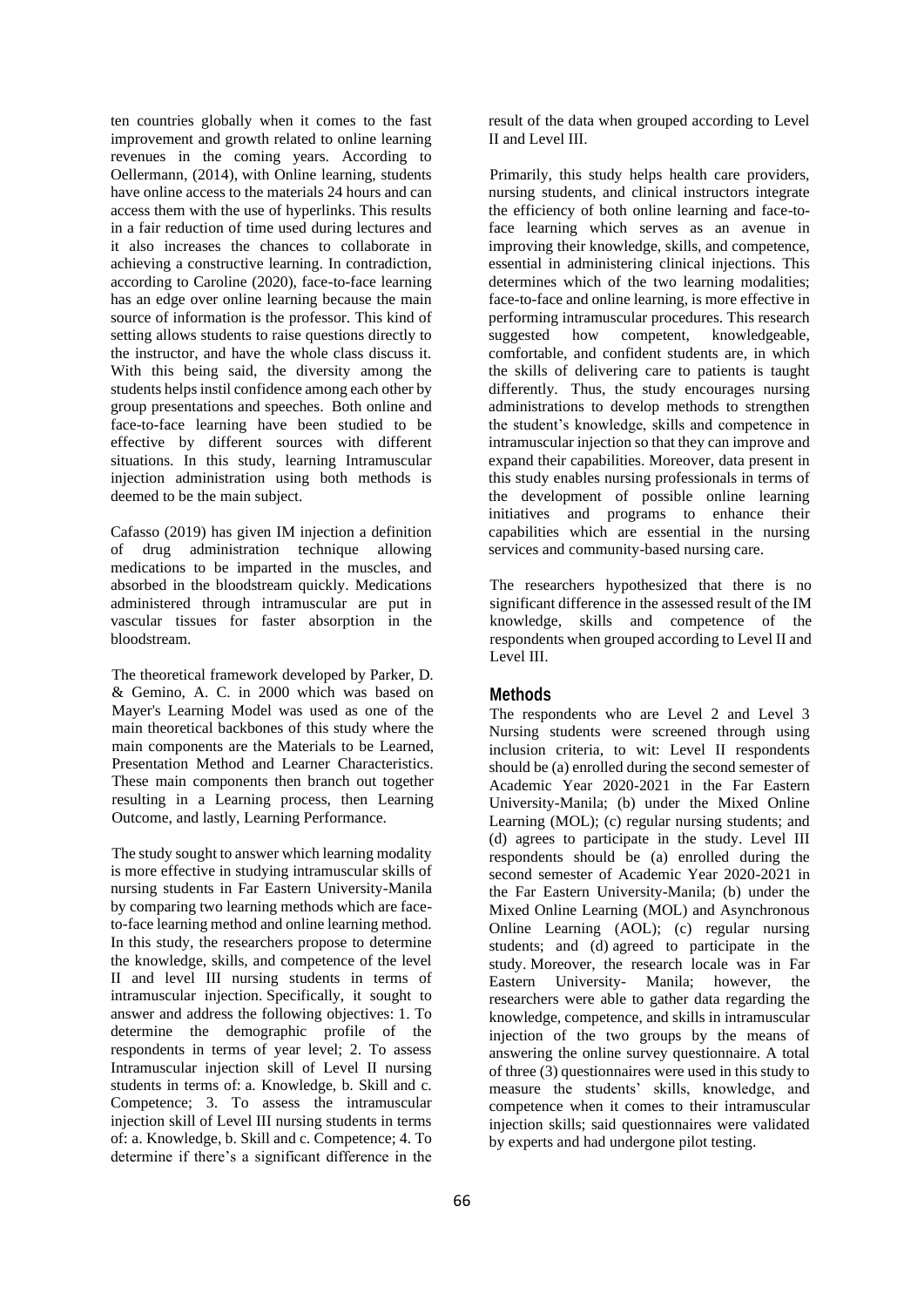Using Microsoft Forms as the medium to obtain their demographic profile which comprises their name (optional) and their year level, they were subsequently directed to answer the questionnaire in accordance with their respective year level. The level II, who learned the intramuscular injection skills through online learning modality, answered a set of 3 questionnaires to assess their knowledge, skills, and competence in administering intramuscular injection. Whereas, the level III, who learned intramuscular injection skills through faceto-face learning, also answered a set of questionnaires consisting 3 different assessments for the particular skill. Objective questionnaire to determine their level of Knowledge on the subject matter wherein the results were interpreted as Good, Fair and Poor. For the questionnaire related to Skills, which has 2 subsections namely, Preparation and Procedure, they were asked a total of 19 questions where the respondents are to rate their level of agreement or disagreement to a specific learning factor related to the subject matter whether they Strongly Agree (5), Agree (4), are Neutral/Indecisive (3), Disagree (2), or Strongly Disagree (1). On the other hand, the questionnaire related to Competence, a total of 13 questions were given to the respondents which they answered according to their perspective if their competence to a certain aspect Exemplary (5); Accomplished (4), Developing (3), Beginning (2) or Poor (1). Moreover, the study used a descriptive comparative research design to identify the effectiveness of

learning intramuscular injection skills in online learning and in face-to-face learning in terms of knowledge, skills, and competence between groups of respondents.

**Research Question No. 1:** What is the demographic profile of the participants in terms of their year level?

## **Results**

**Table 1 :Demographic Profile of Respondents in Terms of Year Level**

| YEAR<br><b>LEVEL</b> | <b>FREQUENCY</b> | <b>PERCENTAGE</b><br>$($ %) |
|----------------------|------------------|-----------------------------|
| LEVEL 2              | 105              | 34.7%                       |
| LEVEL 3              | 198              | 65.3%                       |
| <b>TOTAL</b>         | 303              | 100%                        |

Table 1 shows the demographic profile of the respondents in terms of Year Level, specifically, it shows that Level III has the higher percentage with 65.3% as compared to Level II with 34.7%.

**Research Question No. 2:** What is the intramuscular injection skill of level II nursing students in terms of knowledge?

**Research Question No. 3:** What is the intramuscular injection skill of level III nursing students in terms of knowledge?

| Table 2: The Intramuscular Injection Skill of Level II and Level III Nursing Students in Terms of |  |
|---------------------------------------------------------------------------------------------------|--|
| Knowledge                                                                                         |  |

| <b>KNOWLEDGE</b> |                              | LEVEL 2          |                    | LEVEL 3          |                    |
|------------------|------------------------------|------------------|--------------------|------------------|--------------------|
| <b>Scoring</b>   | <b>Verbal Interpretation</b> | <b>Frequency</b> | Percentage $(\% )$ | <b>Frequency</b> | Percentage $(\% )$ |
| 8 to 10          | Good                         | 64               | 61                 | 161              | 81.3               |
| 4 to 7           | Fair                         | 34               | 32.4               | 37               | 18.7               |
| $1$ to $4$       | Poor                         |                  | 6.7                |                  | -0                 |
| <b>Total</b>     |                              | 105              | 100                | 198              | <b>100</b>         |

Table 2 shows the intramuscular injection skills of level II nursing students in terms of knowledge. The results demonstrated that 61% of the respondents have Good grasp of the Intramuscular injection knowledge, while 6.7% resulted in having Poor. The residual respondents of 32.4% are perceived to have

Fair knowledge on the subject matter. Moreover, results for Level III demonstrated that 81.3% of the respondents have Good grasp of the Intramuscular injection knowledge, while 18.7% resulted in having Fair, the data also shows that no percentage from the poor category was obtained.

**Table 3: The Intramuscular Injection Skill of Level II and Level III Nursing Students in terms of Skills**

|                                                                                                                                    | LEVEL 2                 |                                 | LEVEL 3                 |                                 |
|------------------------------------------------------------------------------------------------------------------------------------|-------------------------|---------------------------------|-------------------------|---------------------------------|
| <b>SKILLS</b>                                                                                                                      | Weighted<br><b>Mean</b> | <b>Verbal</b><br>Interpretation | Weighted<br><b>Mean</b> | <b>Verbal</b><br>Interpretation |
| 1. I learned how to determine the injection site<br>and needle size based on the patient's age,<br>weight, and size of the muscle. | 3.22                    | Neutral                         | 4.10                    | Agree                           |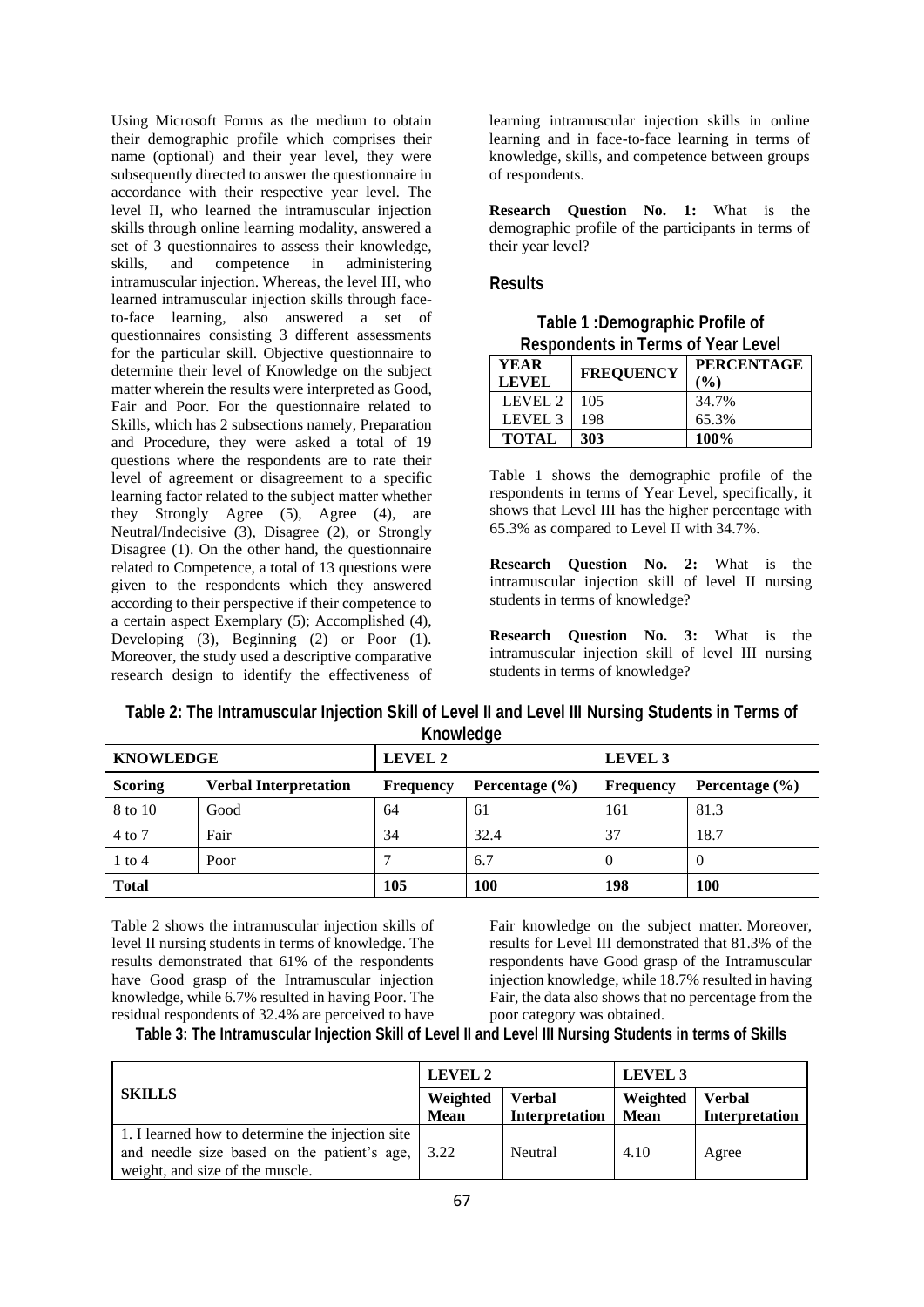| 2. I learned the different articles needed for<br>intramuscular injection.                                                                                                            | 3.51 | Agree                 | 4.20 | Agree |  |  |
|---------------------------------------------------------------------------------------------------------------------------------------------------------------------------------------|------|-----------------------|------|-------|--|--|
| 3. I learned how to properly perform<br>handwashing before preparing the materials.                                                                                                   | 4.50 | <b>Strongly Agree</b> | 4.48 | Agree |  |  |
| <b>Overall Weighted Mean</b>                                                                                                                                                          | 3.74 | Agree                 | 4.26 | Agree |  |  |
| <b>PROCEDURE</b>                                                                                                                                                                      |      |                       |      |       |  |  |
| 4. I learned how to properly check the<br>medication label carefully. (on the patient's<br>chart, medication card, and at patient's bedside<br>before giving to patient)              | 3.94 | Agree                 | 4.43 | Agree |  |  |
| 5. I learned how to confirm the correct dosage<br>according to the physician's order, available<br>drug, and computation                                                              | 3.78 | Agree                 | 4.30 | Agree |  |  |
| 6. I learned how to properly dilute the content<br>of the vial using diluent and shaking it<br>vigorously.                                                                            | 3.01 | Neutral               | 3.98 | Agree |  |  |
| 7. I learned how to aspirate the desired amount<br>of medicine form the vial/ampule while<br>observing proper aseptic technique.                                                      | 3.22 | Neutral               | 4.37 | Agree |  |  |
| 8. I learned how to properly change the needle<br>to gauge 23 needle and expels air from the<br>syringe                                                                               | 2.90 | Neutral               | 4.33 | Agree |  |  |
| 9. I learned how to determine and select a site<br>free from skin lesions, tenderness, swelling,<br>hardness, or localized inflammation and one<br>that has not been used frequently. | 3.47 | Neutral               | 4.41 | Agree |  |  |
| 10. I learned how to properly position the client<br>based on the chosen site of injection.                                                                                           | 3.24 | Neutral               | 4.42 | Agree |  |  |
| 11. I learned to put on gloves prior to the<br>procedure.                                                                                                                             | 4.42 | Agree                 | 4.42 | Agree |  |  |
| 12. I learned how to clean the site with an<br>antiseptic swab using circular motion and<br>cleaning the outer part first going to the center.                                        | 3.88 | Agree                 | 3.96 | Agree |  |  |
| 13. I learned how to inject the medication<br>steadily and slowly while holding the syringe<br>in a 90-degree angle.                                                                  | 3.11 | Neutral               | 4.39 | Agree |  |  |
| 14. I learned how to withdraw the needle<br>smoothly in at the same angle of insertion.                                                                                               | 3.07 | Neutral               | 4.42 | Agree |  |  |
| 15. I learned how to properly dispose the used<br>articles including the syringe and needle in an<br>ordinary garbage bin.                                                            | 3.80 | Agree                 | 3.94 | Agree |  |  |
| 16. I learned how to document the procedure<br>and nursing assessment                                                                                                                 | 4.08 | Agree                 | 4.47 | Agree |  |  |
| <b>Overall Weighted Mean</b>                                                                                                                                                          | 3.53 | Agree                 | 4.30 | Agree |  |  |
| Strongly Disagree (SD)= 1.00-1.50; Disagree (D)= 1.51-2.50; Neutral (N)= 2.51-3.50 Agree (A)=3.51-4.50;<br>Strongly Agree $(SA)=4.51-5.00$                                            |      |                       |      |       |  |  |

**Research Question No. 2:** What is the intramuscular injection skill of level II nursing students in terms of Skill?

**Research Question No. 3:** What is the intramuscular injection skill of level III nursing students in terms of Skill?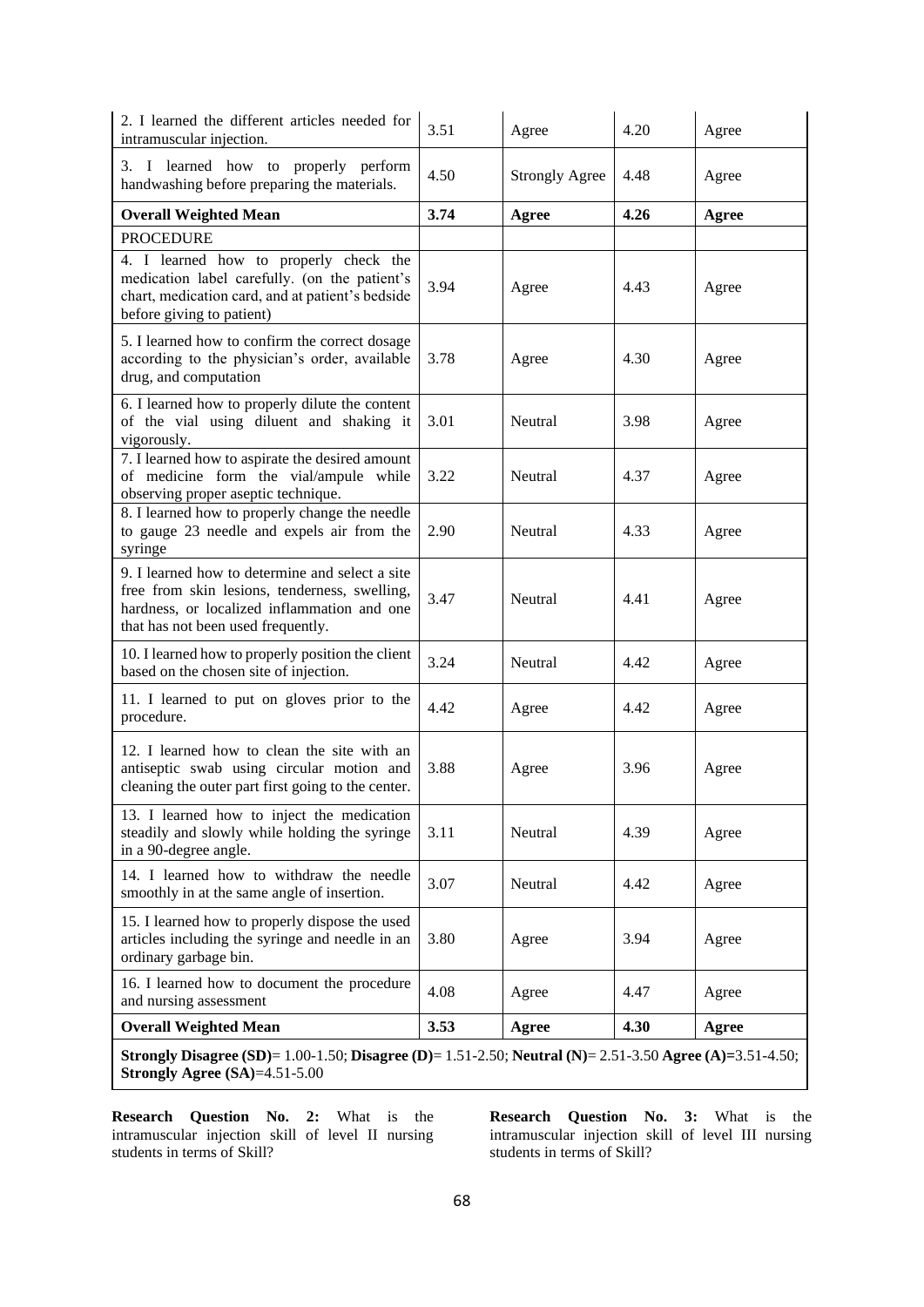Table 3 shows that the Level II respondents who chose "strongly agree" have already learned the skill on how to properly perform hand washing before preparing the materials needed in administering intramuscular injection. Meanwhile, the Level II respondents picked "agree" on the skills in the statement numbers 3, 4, 5, 11, 12 and 15, and they answered neutral for the skills in numbers 1,6, 7, 8, 9, 10, 13 and 14. Based on the data, it can be observed that "neutral" answers from the level 2 respondents are mostly the skills that are considered to be more technical or syringe-handling and patient-handling procedures in intramuscular injection. These procedures are geared more on to the actual administration of the drug compared to the steps on which they "agree".

Meanwhile, for Level III, all statements asked in the questionnaire were answered by a verbal interpretation of "agree". Since the level III nursing students had an actual and hands-on learning experience in administering medications via intramuscular injection, they are certain of what they are doing in terms of skills. Furthermore, the Related Learning Experiences (RLEs), which is composed of clinical and skills laboratories that the level III were exposed to during the face-to-face classes has been an opportunity for the students to have their skills trained which associates with their verbal answer of "agree" in preparation and procedural skills of intramuscular injection.

|                                                                                                                                        |                         | <b>LEVEL 2</b>                  | LEVEL 3                 |                                 |  |
|----------------------------------------------------------------------------------------------------------------------------------------|-------------------------|---------------------------------|-------------------------|---------------------------------|--|
| <b>COMPETENCE</b>                                                                                                                      | Weighted<br><b>Mean</b> | <b>Verbal</b><br>Interpretation | Weighted<br><b>Mean</b> | <b>Verbal</b><br>Interpretation |  |
| 1. I can explain the procedure and rationale to<br>the child and family.                                                               | 3.53                    | Accomplished                    | 4.27                    | Accomplished                    |  |
| 2. I can select the syringe size and needle size<br>according to the volume and dose of medication<br>correctly.                       | 2.75                    | Developing                      | 3.96                    | Accomplished                    |  |
| 3. I can select the size of needle correctly.                                                                                          | 2.87                    | Developing                      | 3.94                    | Accomplished                    |  |
| 4. I can choose and position the client<br>appropriately.                                                                              | 3.17                    | Developing                      | 4.39                    | Accomplished                    |  |
| 5. I can independently prepare the equipment<br>and supplies needed in IM injection.                                                   | 3.27                    | Developing                      | 4.36                    | Accomplished                    |  |
| 6. I mastered and can perform the procedure<br>independently and correctly without any doubt.                                          | 2.54                    | Developing                      | 4.03                    | Accomplished                    |  |
| 7. I can locate a proper site for intramuscular<br>injection.                                                                          | 2.89                    | Developing                      | 4.34                    | Accomplished                    |  |
| 8. I can clean the site with alcohol using an<br>inward circular motion.                                                               | 3.49                    | Developing                      | 4.14                    | Accomplished                    |  |
| 9. I can flatten the skin on the selected injection<br>site.                                                                           | 2.88                    | Developing                      | 4.04                    | Accomplished                    |  |
| 10. I can insert the needle quickly at a 90-<br>degree angle.                                                                          | 2.65                    | Developing                      | 4.27                    | Accomplished                    |  |
| 11. I can continue to inject the medication even<br>if there's blood retracted.                                                        | 2.13                    | Developing                      | 2.95                    | Developing                      |  |
| 12. I can withdraw the needle with a steady,<br>smooth, straight way and same angle of<br>insertion.                                   | 2.7                     | Developing                      | 4.36                    | Accomplished                    |  |
| 13. I can recap the needle and throw it in a<br>yellow bin.                                                                            | 3.41                    | Developing                      | 4.03                    | Accomplished                    |  |
| <b>Overall Weighted Mean</b>                                                                                                           | 2.94                    | Developing                      | 4.08                    | Accomplished                    |  |
| Poor (P)= 1.00-1.50; Beginning (B)= 1.51-2.50; Developing (D)= 2.51-3.50 Accomplished (A)=3.51-4.50;<br><b>Exemplary</b> (E)=4.51-5.00 |                         |                                 |                         |                                 |  |

**Table 4: The Intramuscular Injection Skill of Level II and Level III Nursing Students in Terms of Competence**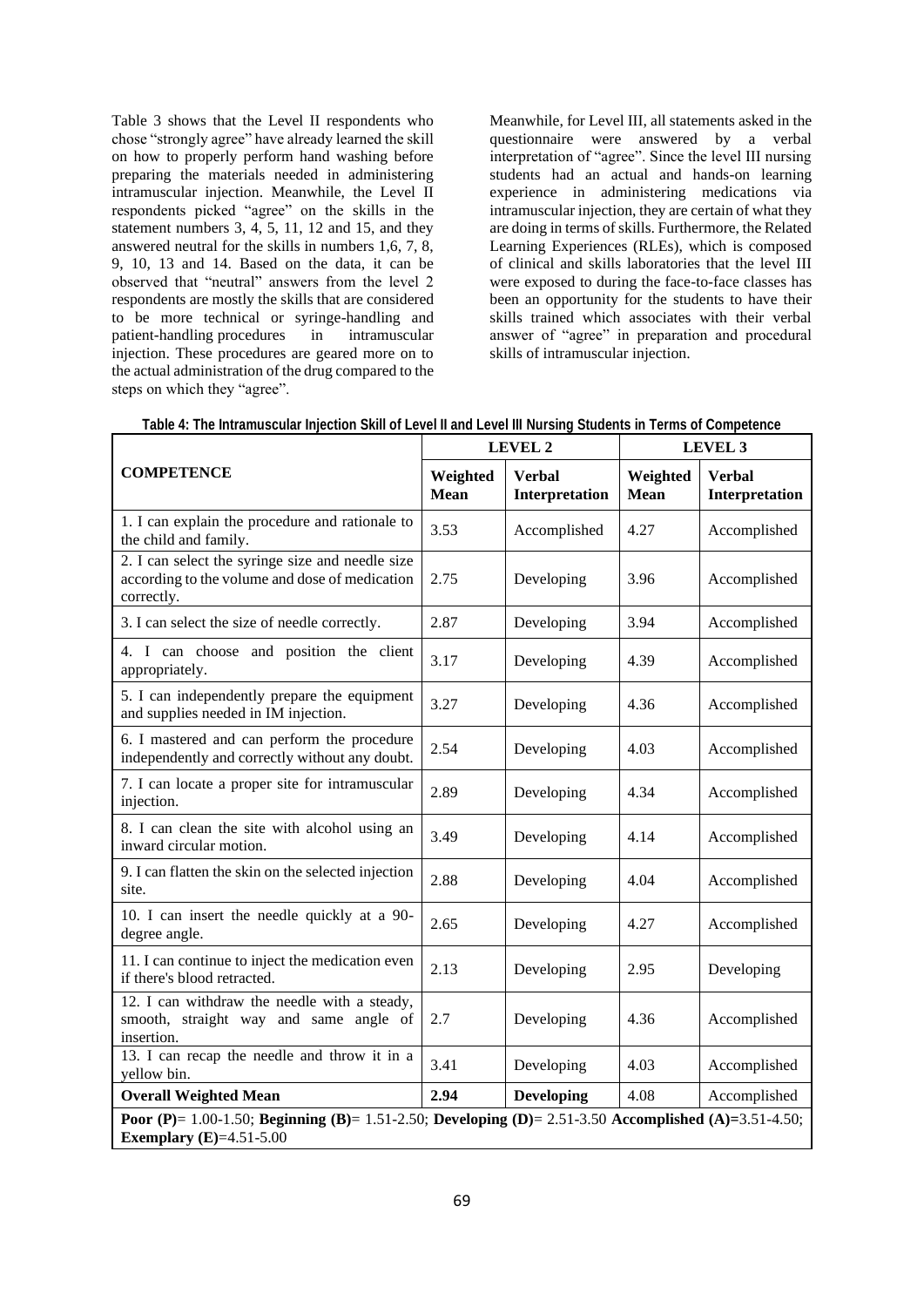**Research Question No. 2:** What is the intramuscular injection skill of level II nursing students in terms of Competence?

**Research Question No. 3:** What is the intramuscular injection skill of level III nursing students in terms of Competence?

Table 4 shows that Level II participants have a weighted mean of 3.53; a verbal interpretation of "Accomplished" is gathered when asked if they can explain the procedure and rationale to the child and family. This is because the step can be completely carried out by verbalization, almost all nursing skills start with the step of explaining the procedure to be done thus the participants are already familiar with it.

Meanwhile, the level III respondents had already performed and practically done the procedure hands-on with the supervision of their clinical instructors during their skills lab which consisted of return demonstrations and revalidate where students would perform the procedure in front of their clinical instructor with regards to the intramuscular procedure. The level III nursing students had also applied their skills already when they had their rotational clinical exposures during their first and second semester in their second-year college which includes administering vaccines such as BCG, Hepatitis B, Pentavalent Vaccine, OPV, IPV, MMR, and medications in paediatrics and newborns. This was done during their internship in their paediatrics and maternity concept rotation where there are actual patients who are in line, waiting for their turn to be vaccinated. This made the respondents' competence in intramuscular injection already in an "accomplished" stage. In the case of number 11 that only resulted with a weighted mean of 1.49 or developing, where it stated that they have learned to continue to inject the medication even if there is a blood retracted. This only shows that the respondents have read and noticed that there is something wrong with this statement. Since they have already done several IM injections, they know when to continue and when to stop injecting medication. One reason is also because the level III students may not have yet experienced such a situation before that is why they are a little bit sceptical about it.

**Table 5: Mann Whitney U-Test: Difference in the Intramuscular Injection Skills between Level II and Level III Nursing Students**

| <b>Intramuscular</b><br><b>Skills</b> | Year Level | <b>Mean Rank</b> | <b>Test Statistic</b> | p-value | <b>Decision</b> | <b>Remarks</b> |
|---------------------------------------|------------|------------------|-----------------------|---------|-----------------|----------------|
| Competence                            | Level II   | 103.7            | 5327,000              | 0.000   | Reject Ho       | Significant    |
|                                       | Level III  | 177.6            |                       |         |                 |                |
| Preparation                           | Level II   | 78.2             | 2648,000              | 0.000   | Reject Ho       | Significant    |
|                                       | Level III  | 191.1            |                       |         |                 |                |
| Procedure                             | Level II   | 90.0             | 3881.000              | 0.000   | Reject Ho       | Significant    |
|                                       | Level III  | 184.9            |                       |         |                 |                |
| Knowledge                             | Level II   | 124.0            | 7455.000              | 0.000   | Reject Ho       | Significant    |
|                                       | Level III  | 166.8            |                       |         |                 |                |

Mann Whitney U test. Confidence level =  $95\%$ . Significance level =  $5\%$ 

**Research Question No. 4:** Is there a significant difference in the result of the data when grouped according to Level II and Level III?

Table 5 shows Mann Whitney U-Test results on the difference in the intramuscular injection skills between level II and level II nursing students, and it revealed that all relevant factors such as Competence, Preparation Skills, Procedure Skills and Knowledge have obtained a p-value of 0.0000. The obtained p-values are less than the 0.05 significance level or margin of error which indicates that there is a significant difference in the obtained results and values from the independent groups. This shows that when learning intramuscular injection

skills, face-to-face learning is more effective learning modality since it offers an hand-on performance where the instructor could focus on one student at a time to guide them in performing the skill, and have an interactive environment, resulting in a greater knowledge, skills, and competence, as compared to a full online learning, where it is harder to focus and be hands-on to a student since they are only monitoring them through their computer or phone screen.

#### **Discussion**

#### **A. Knowledge**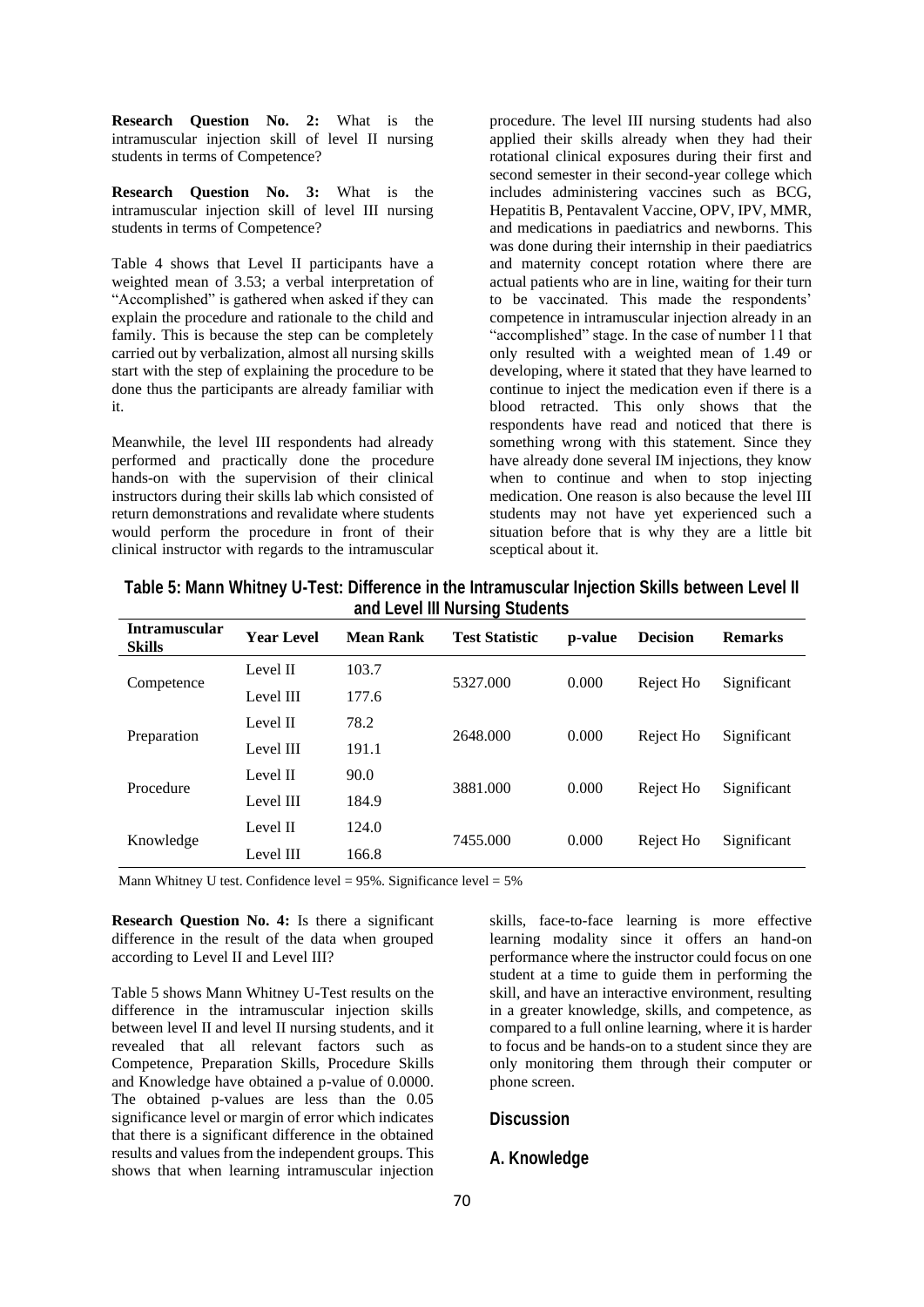For Level 2, although there are high results of students having a good grasp in learning intramuscular injection, there are still 6.7% of students who are perceived to have poor knowledge. Based on the data, it can be inferred that although there is a large percentage from the population who has a good grasp of knowledge in intramuscular injection, it cannot be denied that there are still some of whom experienced difficulties in learning, factors that hinders them to study through online such as socio-economic factor where some students might be having difficulties in accessing the internet because they cannot afford a strong internet connection. In addition, External factors such as human and environmental interruptions are unavoidable in online learning. Considering that students are learning from home, these could disrupt their efficient learning process. The analysis is supported by an article published by Adedoyin O. B., and Soykan E. (2020), where they have mentioned that the academic performance of students in online learning could be affected by economic and resource differences.

As for the Level 3, students in face-to-face learning modality were taught by having a clinical instructor perform it in front of them while discussing the rationale. Since there are constant and immediate interactions between students and educators, educators can better assess and understand the strengths and shortcomings of their students. Moreover, students were free to ask questions and have a discussion when the skill became confusing and get the answer they needed right away. A factor that is also contributing to their knowledge is that they had the chance to experience it hands on, several times such as in their skills laboratory, in their graded return demonstration where they have to perform the step-by-step procedure of the skill while explaining the rationale behind those steps. This was all performed in front of a clinical instructor which gave them the advantage in understanding the procedure more precisely since they were supervised and guided by their clinical instructors on how the procedure was actually performed which leads to a better retention of knowledge. This analysis is sided by headspace, The National Youth Mental Health Foundation-Australia, where they cited in 2021 that face-to-face learning gives students more ability to concentrate because of cognitive and environmental factors and therefore, retention of knowledge is high.

#### **B. Skills**

For level 2, the result shows the strength and weaknesses of the online modality in terms of carrying out the preparation and procedures in the intramuscular injection where the students answered neutral on steps that they have no actual experience and are more technical to do. This means that these

parts of the skill should be taught in a more innovative way of teaching and techniques through online learning, for it to be acquired by the students effectively.

The analysis is supported by an article published by University of Illinois Springfield entitled "ION Professional Learning Programs" where they have mentioned the importance of recognizing the fact that there are subjects that are not fit for an online learning setting since the ideal medium of instruction cannot be portrayed through the digital medium in comparison to the hands-on approach wherein the learning objectives can be further achieved with the contribution of physical movement and practice. Additionally, it states that even with the given possibility of the technological simulation to imitate the physical attributes of learning, this does not imply that it will be the most fitting teaching method.

Level III on the other hand, as part of their skills laboratory, the students in face-to-face learning modality performed the skill with a step-by-step procedure with an actual patient in front of their clinical instructor and they are being graded with a performance evaluation tool. Also, the students exercised their skill in their clinical rotation or internship in the hospital setting and barangay clinics. Learning a skill by seeing the instructors doing it in actual, is a great way to make the skill retain in the memory of the learner. Furthermore, having the experience in performing the skill with an instructor to assist is a great opportunity to correct mistakes executed by the learner, it makes the learner be confident in what they are doing.

Just like the level III respondents, the researchers had also learned IM injection under face-to-face learning modality. Thus, the investigators cannot also deny the fact that this type of learning modality had contributed a lot in developing the skills needed in administering intramuscular injection. Through face-to-face learning, students undergo hands-on and actual demonstrations with the guide of their respective professors which resulted in the development of the skills. Aside from this, during their clinical duties in assigned hospitals they were also taught and guided how to deliver IM injection to different age groups with their clinical instructors' supervision.

# **C. Competence**

These results show that the level II are more confident and competent in doing explanations about the actual procedure itself but have less competence in doing the more technical, and handson parts of the skill. This is because the level II students have not had a hands-on practical session where an instructor would guide them on the spot in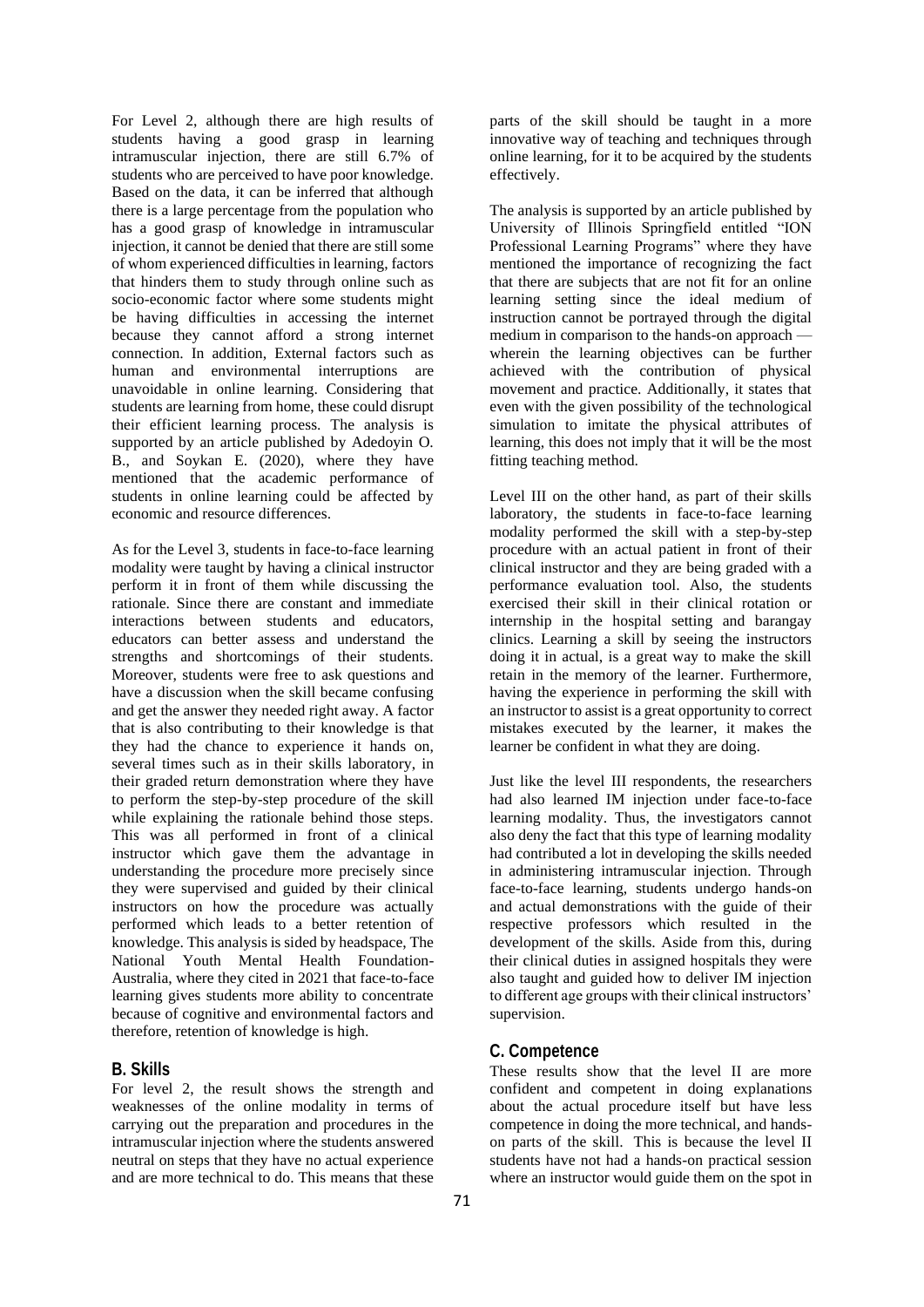supervising every movement that they execute. Selfpractice and the use of learning aides is factors that may have boosted their judgement on their capability to execute the skill. Students tend to be less competent in learning the skill, intramuscular injection in line with a new and different learning mode of learning.

Moreover, the level II nursing respondents have learned the procedure via online learning compared to the level III respondents which were taught the traditional way. This gives them the advantage of briefly learning the intramuscular injection skill since the level III performed return demonstrations and engaged in clinical exposures wherein the procedure was regularly practiced. Unlike for the level II which did not have any brief hands-on experience with regards to the procedure. That is why the Level II respondents' competence in intramuscular injection is still in a developing stage while Level III's are already in the accomplished stage.

#### **Conclusion**

Generally, it can be inferred that face-to-face learning delivers better and more effective results in terms of students' knowledge, skills and competence which yielded significantly higher mean scores and more positive perception. Practical application of skills and clinical experiences can give more assurance and confidence about learning a certain skill or obtaining, in an accomplished or exemplary manner, competences that are pivotal to intramuscular injection. It can also be drawn that the counterpart of learning which is the instructors' efficiency of teaching the students are also better-off when it comes to face-to-face learning rather than online learning.

Hence, it can be concluded that the goals of this study were successfully met in which researchers were able to answer the profile of the respondents with respect to their year level, assessed their knowledge, skills, and competence in performing intramuscular injection and likewise determine which type of learning modality is proven to be more effective when it comes to the intramuscular skills of the Level II and Level III nursing students of Far Eastern University.

#### **Conflict of Interest**

There is no conflict of interest between the authors in this manuscript.

### **References**

1. Adedoyin O.B. and Soykan E., (2020). "Covid-19 pandemic and online learning: the challenges and opportunities", https://www. tandfonline.com/doi/full/10.1080/10494820.20 20.1813180?scroll=top&needAccess=true.

2. Agustin, R., (2020). "FEU tech turns to an open source-based system for remote learning setup", https://newsbytes.ph/2020/09/04/feu-techturns-to-canvas-for-remote-learning/.

3. Arimbuyutan, R. et al, (2007). "A study on e-learning for Philippines", https://www. academia.edu/35457844/A\_Study\_on\_e\_Learn ing\_for\_Philippine.

- 4. Bifftu, B. et al., (2018). "Effective Clinical Teaching Behaviors Views of Nursing Students and Nurse Educators at University of Gondar, Northwest Ethiopia: Cross-Sectional Institution Based Study", https://www.ncbi. nlm.nih.gov/pmc/articles/PMC6163158/#R9.
- 5. Boulton J., Davis J. and Mcdonald E., (2018). "E-learning and nursing assessment skills and knowledge – An integrative review", https://www.sciencedirect.com/science/article/ abs/pii/S0260691718301369.
- 6. Brown, (2017). "Inclusive Teaching Strategies to Help Students Navigate Fast-Paced Courses", https://www.brown.edu/ sheridan/inclusive-teaching-strategies-helpstudents-navigate-fast-paced-courses.
- 7. Bryn Mawr College (2020). "Asynchronous vs. Synchronous Learning: A Quick Overview", https://www.brynmawr.edu/blendedlearning/as ynchronous-vs-synchronouslearningquick overview#:~:text=Synchronous%20learning% 20refers%20to%20all,or%20smaller%20group s% 20get%20together.
- 8. Cafasso, J., (2019). "What Are Intramuscular Injections?", https://www.healthline.com/healt h/intramuscularinjection#\_noHeaderPrefixedC ontent.
- 9. Christy, T.E., (1980). "Clinical practice as a function of nursing education", https://www.eric.ed.gov/?id=EJ229638.
- 10. Chong, N., et al. (2011). "Handbook of Research on Ambient Intelligence and Smart Environments: Trends and Perspectives retrieved from Handbook of Research on Ambient Intelligence and Smart Environments: Trends and Perspectives", 9781616928575: Computer Science & IT Books, IGI Global.
- 11. Clements, A.J., (2012). "Commitment in Students Training for Caring Profession: A Focus on Student Nurses' Experience of Support", https://uobrep.openrepository.com/ bitstream/handle/10547/233630/clementsTHE SIS.pdf?sequen ce=1&isAllowed=y.
- 12. Domingo, R., (2012). "Philippines Cited for Elearning Growth", https://business.inquirer.net/ 91820/philippines-cited-for-E-learninggrowth.
- 13. Drugs.Com, (2020). "How to Give an Intramuscular Injection", https://www.drugs.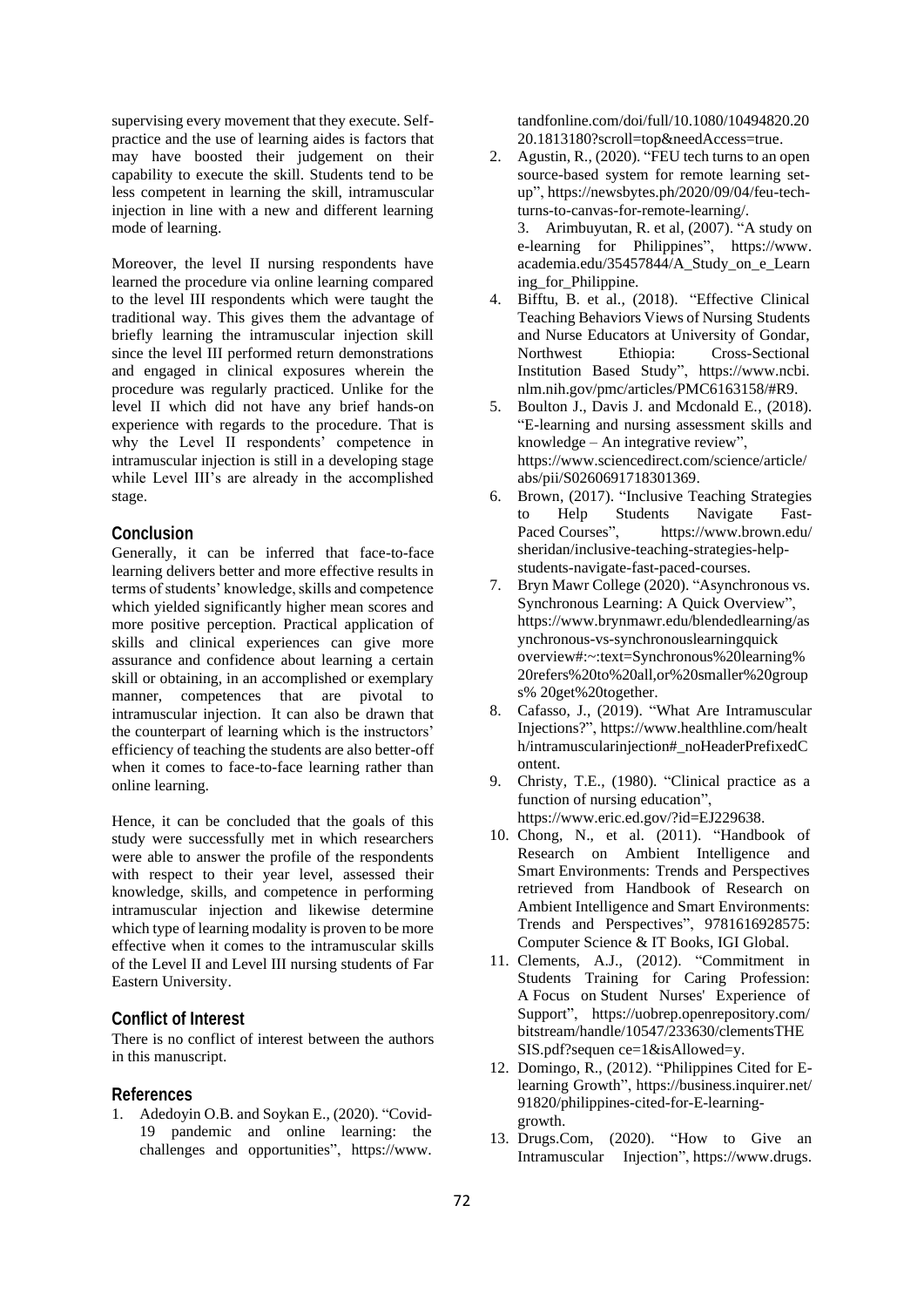com/cg/how-to-give-an-intramuscularinjection.html.

- 14. Dudovskiy, J., (2016). "Stratified Sampling", https//:www.research-methodology-Stratified Sampling/.
- 15. Duchscher J., (2018). "Stages of Transition and Transition Shock", Retrieved from https://www.researchgate.net/publication/3261 64243\_Stages\_of\_Transition\_and\_Transition\_ Shock.
- 16. European Heart Association, (2017). "Reasons why E-learning is great for nurses and nursing students", https://www.heartassociation.eu.
- 17. Eztalk, (2020). Difference between E-learning and online learning", https://www.eztalks.com /E-learning/difference-between-E-learningand-onlinElearning.html.
- 18. Far Eastern University (2020). "FEU offers free online training for teachers", https://www.feu. edu.ph/index.php/2020/09/feu-offers-freeonline-training-for-teachers/.
- 19. Hasheesh, M.A., et al. (2011). "Traditional Versus Non traditional Methods of Teaching: The Impact on Nursing Teaching Effectiveness and Student's Achievements at Nursing Colleges", https://journals.najah.edu/ media/journals/full\_texts/traditional-versusnontraditionalmethods-teaching-impactnursing-teaching-effectiveness-andstudent.pdf.
- 20. Headaspace ,(2021). "Face-To-Face Vs. Online Learning", https://headspace.org.au/youngpeople/face-to-face-vs-online-learning/.
- 21. Heitzmann, W. (1983). "Educational games and simulations", Washington, D.C.: National Education Associations of the United States.
- 22. Horntvedt, M., Nordsteien, A. & Severinsson, E., (2018). "Strategies for Teaching Evidence-Based Practice in Nursing Education: A Thematic Literature Review", https://bmcmededuc.biomedcentral.com/article s/10.1186/s12909-018-1278-z.
- 23. ICEF Monitor (2012). "Countries Leading the way in Online Learning", https://monitor.icef. com/2012/06/8-countries-leading-theway-inonline-education/.
- 24. IGI Global (2020). "Online Learning", https://www.igi-global.com/dictionary/onlinElearning/20995.
- 25. IGI Global (2020). "What is Traditional Learning", https://www.igi-global.com/ dictionary/traditionallearning/30346#:text=1., as%20on%20a%20college%20campus.
- 26. James, B.W., (2009). "Three Different Learning Styles", http://www.people.usd.edu/ ~bwjames/ tut/learning-style/styleres.html.
- 27. Knapp, B., (2004). "Competency: an essential component of caring in nursing", PubMed. https://pubmed.ncbi.nlm.nih.gov/15612405/.
- 28. Kulkarni, R., (2016). "Injection Safety: Knowledge and Practices among Nursing Personnel in Tertiary Care Teaching Hospital of Marathwada Region of Maharashtra, India", https://www.peertechz.com/Community-Medicine-Public-Health/ACMPH-2-111.php.
- 29. Leonord, J., (2018). "How to give an intramuscular injection", https://www.medical newstoday.com/articles/323115/.
- 30. Lynn, P., (2018). "Taylor's Clinical Nursing Skills: A Nursing Process Approach", https://www.mmlearn.org/hubfs/docs/Compete ncy/Administering%20an%20Intradermal%20I nje ction.pdf. 31. Mandela, N., (2020). "Disadvantage of Elearning", https://e-student.org/disadvantages of-e-learning/#online-instructors-tend-to-

focus-on-theory-rather-than-practice.

- 32. McDonald, E.W., Boulton, J.L. & Davis, J.L., (2018). "E-learning and nursing assessment skills and knowledge - An integrative review", https://pubmed.ncbi.nlm.nih.gov/29705504/.
- 33. McGonigle, D., et al., (2009). "Nursing informatics and the foundation of knowledge", Sudbury, Massachusetts: Jones and Bartlett Publishers.
- 34. Morente, L. et al., (2013). "Effectiveness of an e‐learning tool for education on pressure ulcer evaluation", https://www.onlinelibrary.wiley. com/doi/abs.
- 35. Nada, S.J., (2011). "Observation competence checklist for administration of intramuscular injection", https://www.scribd.com/document /68157997/Observation-Competence-Checklistfor-Administration-of-an-Intramuscular-Injection.
- 36. Nicholson, E., (2012). "E-learning in Nursing: The Effectiveness of Interactivity", https://sophia.stkate.edu/cgi/viewcontent.cgi?a rticle=1009&context=shas\_honors.
- 37. Nursing Times, (2018). "Injection Technique 1: Administering Drugs Via Intramuscular Route", https://www.nursingtimes.net/clinicalarchive/assessment-skills/injectiontechnique-1-administering-drugs-via-the-intramuscularroute-23-07-2018.
- 38. O'neil, C.A., (2009). "Introduction to Teaching and Learning with Technology", In Developing Online Environments in Nursing Education (Second ed.). New York: Springer Publishing Company, LLC. https://silo.tips/download/ developingonline-learning-environments-innursing-education.
- 39. Oellermann, S., (2014). "The effectiveness of a blended learning approach in teaching management subjects at a university of technology in South Africa", https://www.sciencedirect.com/science/article/ pii/S1025984817300807#bib20.